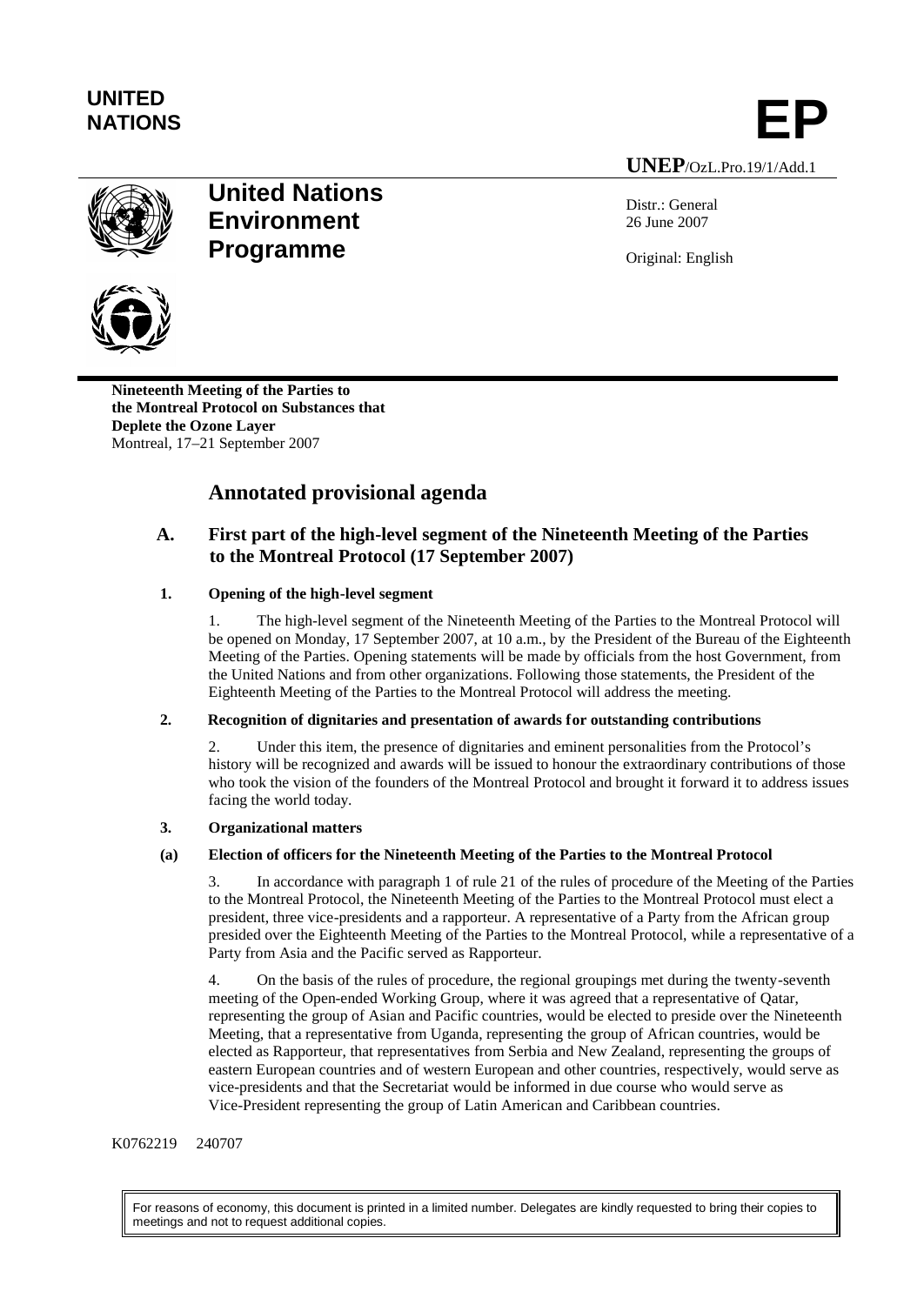### **(b) Adoption of the agenda of the Nineteenth Meeting of the Parties to the Montreal Protocol**

5. Under this item, the Parties will adopt the agenda, including any additional items which they may agree to include under item 11, "Other matters."

### **(c) Organization of work**

6. The Parties are expected to draw up a specific timetable for their work on the items on the agenda.

### **(d) Credentials of representatives**

7. In accordance with rule 18 of the rules of procedure for Meetings of the Parties to the Montreal Protocol, the credentials of representatives must be submitted to the Executive Secretary of the meeting, if possible not later than 24 hours after the opening of the Meeting. Under this item, and in accordance with rule 19 of the rules of procedure, the officers of the meeting must examine the credentials and submit their report to the meeting.

### **4. Status of ratification of the Vienna Convention, the Montreal Protocol and the amendments to the Montreal Protocol**

8. Under this item, the Secretariat will review with the Parties the status of ratification of the ozone treaties and announcements will be made of any new ratification.

### **5. Presentation of the 2006 synthesis report by the assessment panels**

9. The Montreal Protocol's environmental effects, scientific and technology and economic assessment panels will present their 2006 synthesis report to the Meeting of the Parties.

### **6. Presentation by the Chair of the Executive Committee of the Multilateral Fund for the Implementation of the Montreal Protocol on the work of the Executive Committee, the Multilateral Fund secretariat and the Fund's implementing agencies**

10. The Chair of the Executive Committee of the Multilateral Fund will present his report, circulated as document UNEP/OzL.Pro.19/4.

### **7. Statements by heads of delegations**

11. Ministers and heads of delegations of the Parties will be invited to make statements. Given the limited time available to the plenary, speakers will be urged to keep their statements to no more than four minutes.

### **B. Preparatory segment (commencing 18 September 2007)**

### **1. Organizational matters**

### **(a) Adoption of the agenda of the preparatory segment**

12. Under this item, the Parties will adopt the agenda, including any additional items which they may agree to include under item 16, "Other matters".

### **(b) Organization of work**

13. The Parties will discuss the organization of work and draw up a specific timetable for their work on the items on the agenda

### **2. Consideration of the membership of Protocol bodies for 2008**

### **(a) Members of the Implementation Committee**

14. The Nineteenth Meeting of the Parties will consider the issue of membership of the Implementation Committee. In accordance with the non-compliance procedure adopted by the Parties, the Implementation Committee is to consist of representatives of 10 Parties which are elected for two years on the basis of equitable geographical distribution. Representatives of outgoing Parties may be re-elected for a second consecutive term. In accordance with decision XII/13, the Committee selected to serve in 2008 is requested to elect its President and Vice-President during the Nineteenth Meeting itself, in order to ensure continuity of these two offices. Draft decision XIX/CC on this item is reproduced in chapter III of document UNEP/OzL.Pro.19/3.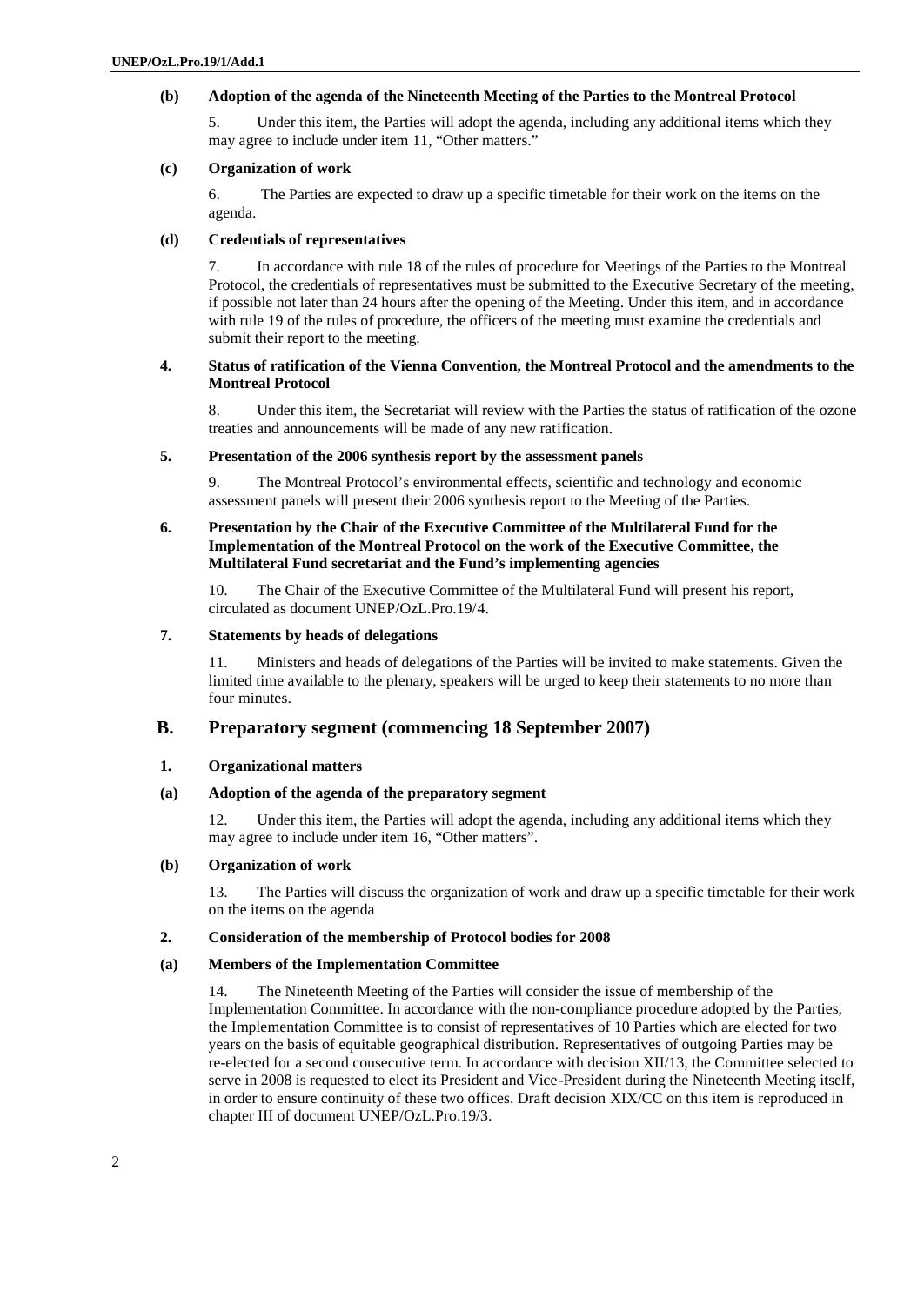### **(b) Members of the Executive Committee of the Multilateral Fund for the Implementation of the Montreal Protocol**

15. The Nineteenth Meeting of the Parties will consider the issue of membership of the Executive Committee. In accordance with its terms of reference, the Committee consists of seven members from the group of Parties operating under paragraph 1 of Article 5 of the Montreal Protocol and seven members from the group of Parties not so operating. Each group elects its Executive Committee members, who are then formally endorsed by the Meeting of the Parties. The group of Parties operating under Article 5 may wish to select the members to represent it in the Executive Committee for 2008, and also the Vice-Chair of the Committee for that year. The group of Parties not operating under Article 5 may wish to select its seven representatives for the Committee and the Chair for 2008. The Nineteenth Meeting of the Parties will be asked to endorse the selections of the new members and note the selection of the Chair and Vice-Chair of the Committee for 2008. Draft decision XIX/DD on this item is reproduced in chapter III of document UNEP/OzL.Pro.19/3.

### **(c) Co-chairs of the Open-ended Working Group**

16. In accordance with decision XVIII/3 of the Eighteenth Meeting of the Parties, Ms. Marcia Levaggi (Argentina) and Mr. Mikkel Aaman Sorensen (Denmark) have served as co-chairs of the Open-ended Working Group of the Parties to the Montreal Protocol for 2007. The Nineteenth Meeting of the Parties may wish to consider the chairmanship of the Open-ended Working Group in 2008. Draft decision XIX/BB on this item may be found in chapter III of document UNEP/OzL.Pro.19/3.

### **3. Financial reports of the trust funds for the Vienna Convention for the Protection of the Ozone Layer and the Montreal Protocol on Substances that Deplete the Ozone Layer and budgets of the Montreal Protocol on Substances that Deplete the Ozone Layer**

17. Under this item, the Parties are expected to establish a budget committee to deliberate and recommend action as appropriate to the Nineteenth Meeting of the Parties.

### **4. Hydrochlorofluorocarbon (HCFC) issues**

### **(a) Technology and Economic Assessment Panel report on assessment of measures for addressing ozone depletion, with a focus on HCFCs (decision XVIII/12)**

18. By decision XVIII/12, the Parties requested the assessment panels to do further work to assess the measures listed in the report of the Ozone Secretariat expert workshop on the special report prepared by the Intergovernmental Panel on Climate Change and the Technology and Economic Assessment Panel (UNEP/OzL.Pro.18/5). Under this item, the Parties are expected to consider the final report of the Technology and Economic Assessment Panel, which will integrate any findings of the Science Assessment Panel, and make recommendations, as appropriate, to the Nineteenth Meeting of the Parties.

### **(b) Consideration of adjustments to the HCFC phase-out schedule of the Montreal Protocol**

19. Under this item, the Parties will consider the six proposals for adjustments to the Protocol's HCFC control provisions which were submitted pursuant to Article 2, paragraph 9, of the Montreal Protocol, and the related work that was done during the twenty-seventh meeting of the Open-ended Working Group. The proposed adjustments may be found in chapter II of document UNEP/OzL.Pro.19/3 and the report of the contact group established by the Open-ended Working Group may be found in document UNEP/OzL.Pro.19/INF/4.

#### **(c) Consideration of HCFC proposal**

20. At its twenty-seventh meeting, the Open-ended Working Group discussed a draft decision covering a variety of additional issues related to HCFCs, and agreed to forward that decision to the Nineteenth Meeting of the Parties for further consideration. That draft decision is reproduced as draft decision XIX/A in chapter I of document UNEP/OzL.Pro.19/3.

### **5. Consideration of methyl-bromide-related issues**

#### **(a) Review of nominations for critical-use exemptions for methyl bromide for 2008 and 2009**

21. In accordance with the procedures agreed to by the second Extraordinary Meeting of the Parties to the Montreal Protocol, the Methyl Bromide Technical Options Committee will meet for a second time in July 2007 to consider all available information and prepare its final recommendations on the nominations for critical-use exemptions. The Committee's final report, which is expected to be available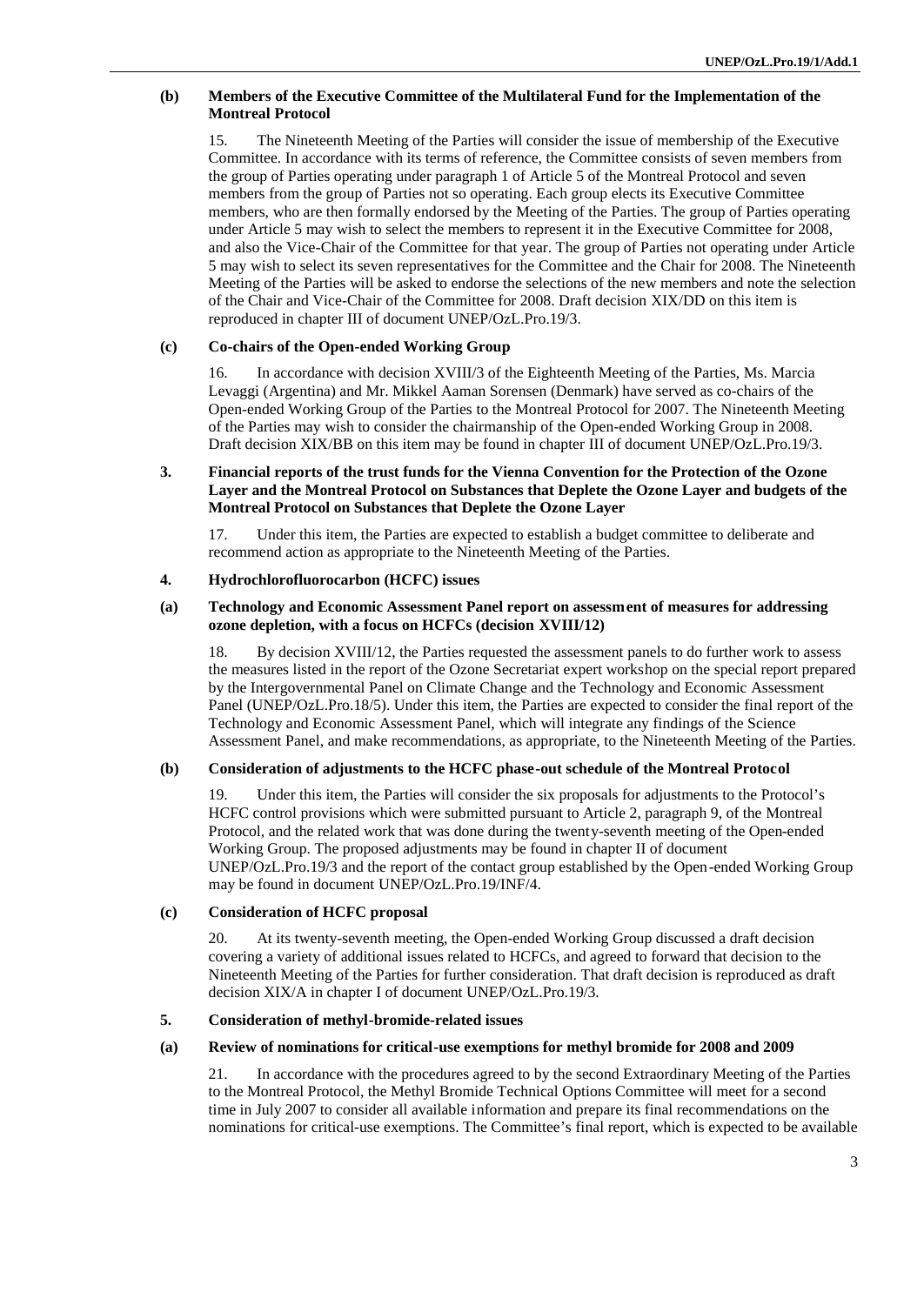in August, is also expected to include a submission of the Committee's 2008 work plan and the presumptions used by it to evaluate nominations for critical-use exemptions.

### **(b) Report and proposal on preventing harmful trade in methyl bromide stocks to Article 5 Parties (report of the Eighteenth Meeting of the Parties to the Montreal Protocol (UNEP/OzL.Pro.18/10), para. 97)**

22. Pursuant to decision Ex.I/4, at its twenty-seventh meeting the Open-ended Working Group continued discussion on an earlier report by the Technology and Economic Assessment Panel on options which the Parties might wish to consider for preventing harmful trade in methyl bromide stocks to Parties operating under Article 5 as consumption was reduced in Parties not so operating. In the context of those discussions, the Meeting decided to forward a draft decision for the consideration of the Nineteenth Meeting of the Parties. That draft decision is reproduced as decision XIX/B in chapter I of document UNEP/OzL.Pro.19.3.

#### **6. Consideration of issues related to the Multilateral Fund for the Implementation of the Montreal Protocol**

### **(a) Need for a study on the 2009-2011 replenishment of the Multilateral Fund**

23. Under this item, the Parties are expected to discuss the need and possible terms of reference for a study on the next replenishment of the Multilateral Fund. The advance work done on this issue by the Open-ended Working Group at its twenty-seventh meeting may be found as draft decision XIX/C in chapter I of document UNEP/OzL.Pro.19/3.

#### **(b) Consideration of the request of the Executive Committee of the Multilateral Fund to change its terms of reference to modify if necessary the number of times that it meets**

24. Under this item, the Parties are expected to discuss the request by the Executive Committee to have the parties consider changing their terms of reference to enable them, if necessary to alter the number of times that body meets each year. The advance work done on this issue by the Open-ended Working Group at its twenty-seventh meeting may be found as draft decision XIX/D in chapter I of document UNEP/OzL.Pro.19/3.

### **7. Monitoring transboundary movements of, and preventing illegal trade in, ozone-depleting substances (decision XVIII/18)**

25. After discussing this and related matters, at its twenty-seventh meeting the Open-ended Working Group agreed to forward a draft decision on this matter to the Nineteenth Meeting of the Parties. That draft decision is reproduced as draft decision XIX/E in chapter I of document UNEP/OzL.Pro.19/3.

#### **8. Consideration of issues related to the future challenges to be faced by the Montreal Protocol (decision XVIII/36)**

### **(a) Refining the institutional arrangements of the Montreal Protocol**

26. After discussing issues related refining institutional arrangements under the Montreal Protocol, at its twenty-seventh meeting the Open-ended Working Group agreed to forward a draft decision on this matter to the Nineteenth Meeting of the Parties. That draft decision is reproduced as draft decision XIX/F in chapter I of document UNEP/OzL.Pro.19/3.

### **(b) Establishment of a multi-year agenda for the Meeting of the Parties to the Montreal Protocol to address key policy issues identified by the Parties**

27. After considering the potential for agreeing on a multi-year agenda for the Meetings of the Parties, at its twenty-seventh meeting the Open-ended Working Group agreed to forward a draft decision on this matter to the Nineteenth Meeting of the Parties. That draft decision is reproduced as draft decision XIX/G in chapter I of document UNEP/OzL.Pro.19/3.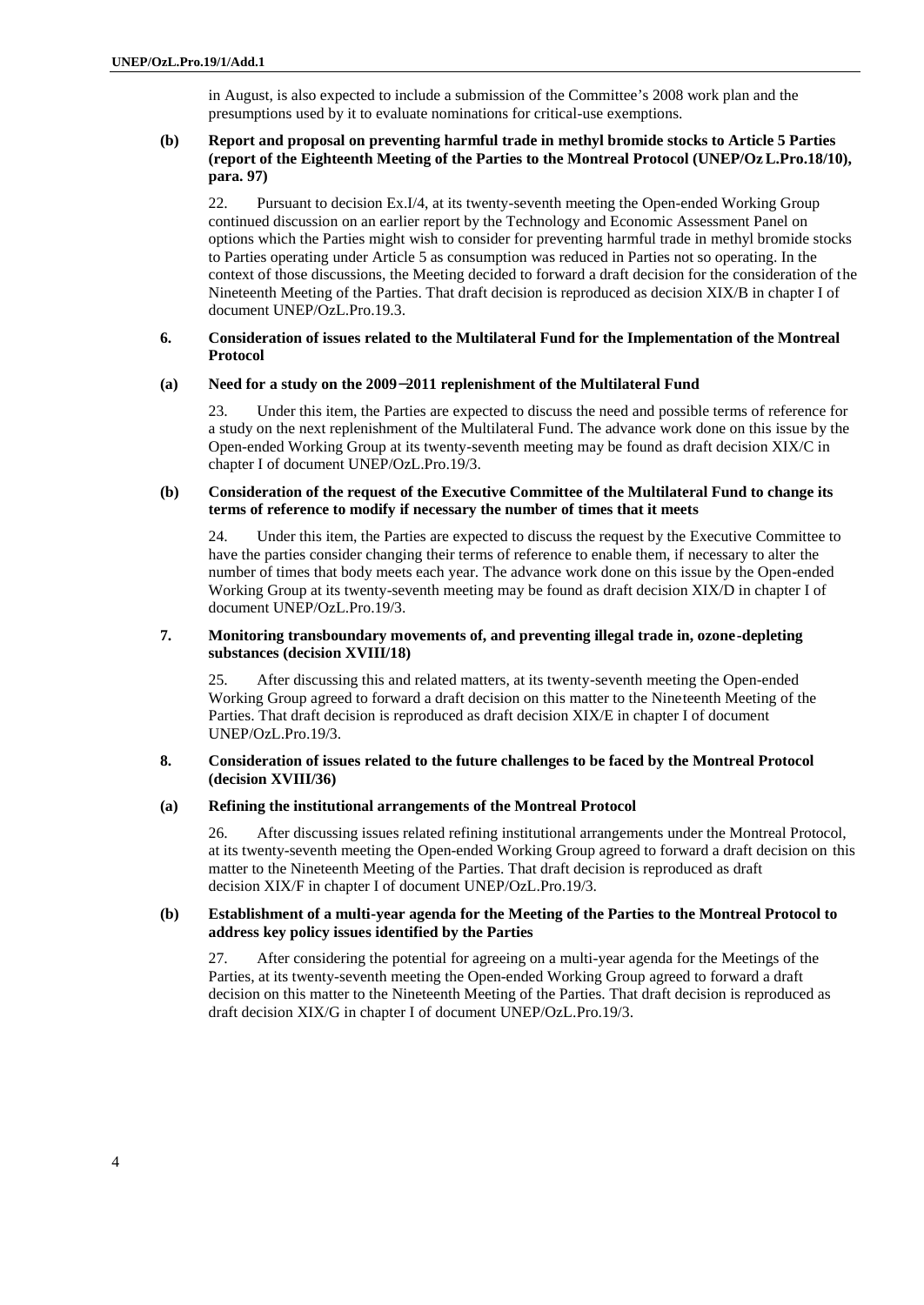### **9. Consideration of issues arising out of the 2007 reports of the Technology and Economic Assessment Panel**

#### **(a) Review of nominations for essential-use exemptions for 2008 and 2009;**

28. At the twenty-seventh meeting of the Open-ended Working Group, representatives heard a presentation from the Technology and Economic Assessment Panel on its review of the nominations put forward by Parties for essential-use exemptions. In the ensuing discussion, two proposed decisions were put forward and the Working Group agreed that those proposals should be put before the Nineteenth Meeting of the Parties for further consideration. Those draft decisions are reproduced as draft decisions XIX/H and XIX/J in chapter I of document UNEP/OzL.Pro.19/3.

### **(b) Process agent related proposals (decisions XVII/6 and XVII/8)**

29. By decision XVII/6, at its twenty-seventh meeting the Open-ended Working Group heard reports from the Executive Committee and the Technology and Economic Assessment Panel on various process agent-related matters and, as a result of those reports and related discussions, agreed to forward a draft decision for the consideration of the Nineteenth Meeting of the Parties. That draft decision is reproduced as draft decision XIX/I in chapter I of document UNEP/OzL.Pro.19/3.

### **(c) Technology and Economic Assessment Panel final report on carbon tetrachloride emissions and opportunities for reductions (decision XVIII/10)**

30. By decision XVIII/10, the Parties requested the Technology and Economic Assessment Panel to continue its assessment of carbon tetrachloride emissions and opportunities for reductions, by considering a number of specific topics, and to prepare a final report in time for the twenty-seventh meeting of the Open-ended Working Group. The Working Group heard a preliminary report on the issue from the Panel. Under this item, the Meeting of the Parties will consider any further work that may have been done by the Panel on this matter.

### **(d) Consideration of n-propyl bromide proposal (decision XVIII/11)**

31. By decision XVIII/11, the Parties requested the Scientific Assessment Panel and the Technology and Economic Assessment Panel to provide updated information on n-propyl bromide for the consideration of the Open-ended Working Group at its twenty-seventh meeting. The Working Group considered this matter and agreed to forward a draft decision for the consideration of the Nineteenth Meeting of the Parties. That decision is reproduced as draft decision XIX/K in chapter I of document UNEP.OzL.Pro.19/3.

### **(e) Technology and Economic Assessment Panel report on campaign production of chlorofluorocarbons for production of metered-dose inhalers (decision XVIII/16)**

32. By decision XVIII/16, at its twenty-seventh meeting the Open-ended Working Group heard a report from the Technology and Economic Assessment Panel on various aspects related to the possibility of a final batch of CFCs being produced exclusively for metered-dose inhalers both in Parties operating under paragraph 1 of Article 5 and in Parties not operating under that provision. The Working Group agreed that the issue should be considered further at the Nineteenth Meeting of the Parties.

#### **(f) Any other issues arising out of the Technology and Economic Assessment Panel reports: funding for travel of Panel experts from non-Article 5 Parties**

33. Under this item, the Meeting will consider the issue of providing funding for the travel of experts from countries not operating under paragraph 1 of Article 5 to attend meetings of the Technology and Economic Assessment Panel.

### **10. Review of the deferral of consideration by the Implementation Committee and the Meeting of the Parties of the carbon-tetrachloride compliance status of Parties operating under Article 5 which provide evidence that their deviations are due to the use of that chemical for analytical and laboratory processes (decision XVII/13)**

34. In decision XVII/13, the Parties decided that consideration of the compliance status of Parties operating under paragraph 1 of Article 5 should be deferred, if such Parties which were in apparent non-compliance with the control provision for carbon tetrachloride could provide evidence that their deviation was due to the use of that chemical for laboratory and analytical laboratory purposes. This deferral is due to expire at the end of 2007. At its twenty-seventh meeting the Open-ended Working Group agreed that the issue should be considered further at the Nineteenth Meeting of the Parties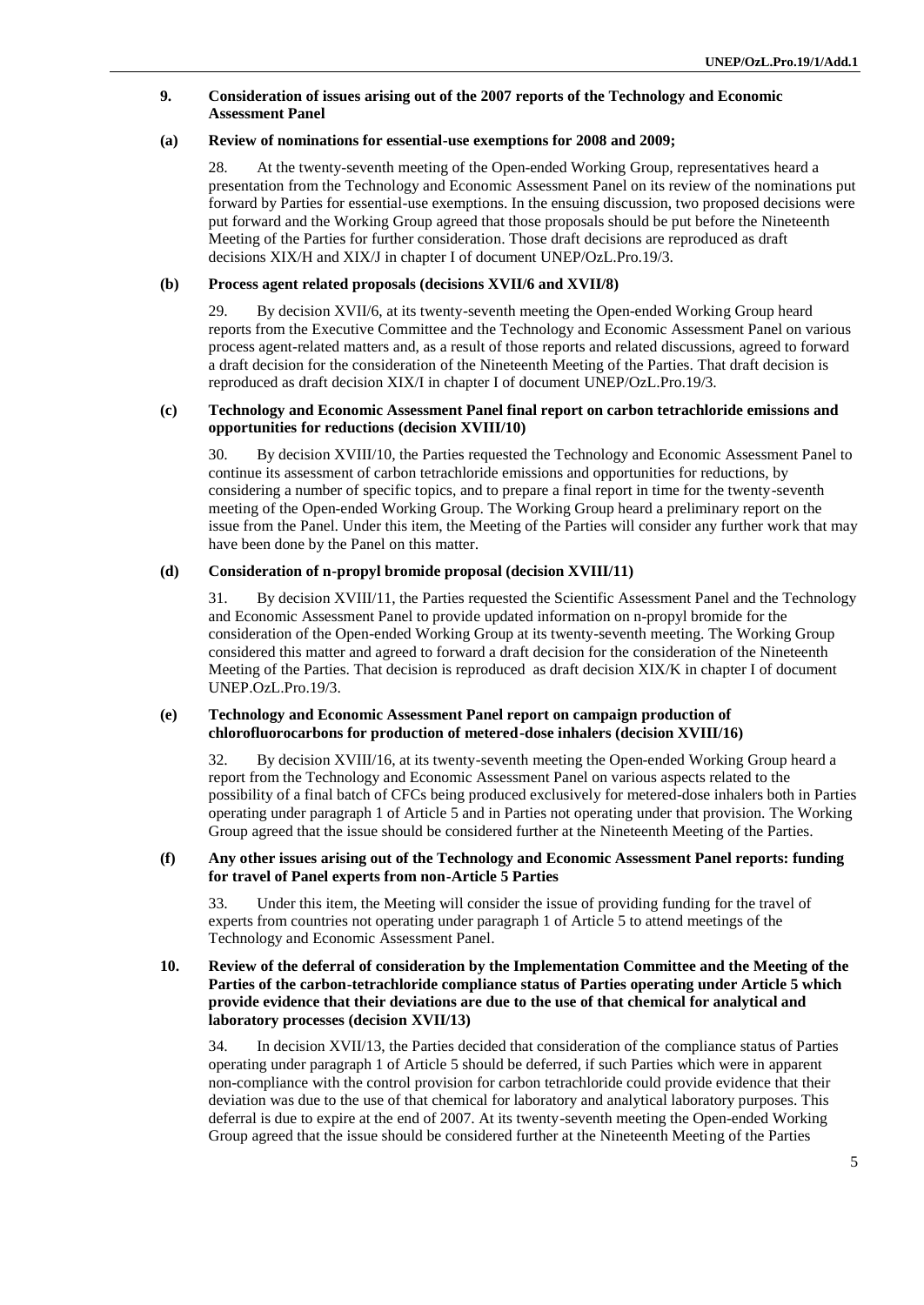### **11. Future of the laboratory and analytical use exemption (decision XV/8)**

35. In decision XV/8, the Parties agreed to extend the laboratory and analytical essential use exemption until 31 December 2007. At its twenty-seventh meeting the Open-ended Working Group discussed this issue and agreed to forward two related draft decisions for the consideration of the Nineteenth Meeting of the Parties. Those draft decisions are reproduced as decisions XIX/L and XIX/M in chapter I of document UNEP/OzL.Pro.19/3.

### **12. Assessment of new very short-lived ozone-depleting substances**

36. After discussing the issue of new and short-lived ozone depleting substances, at its twenty-seventh meeting the Open-ended Working Group agreed to forward a draft decision on this matter to the Nineteenth Meeting of the Parties. That draft decision is reproduced as draft decision XIX/N in chapter I of document UNEP/OzL.Pro.19/3.

### **13. Status of Romania**

37. At its twenty-seventh meeting the Open-ended Working Group discussed the issue of removing Romania from the list of developing countries and agreed to forward a draft decision on this matter to the Nineteenth Meeting of the Parties. That draft decision is reproduced as draft decision XIX/O in chapter I of document UNEP/OzL.Pro.19/3.

### **14. Proposed areas of focus for the assessment panels' 2010 quadrennial reports (Article 6 and decision XV/53)**

38. At its twenty-seventh meeting the Open-ended Working Group agreed to request the Secretariat to engage in discussions with the assessment panels and put forward a proposal on possible areas of focus for the panels' 2010 assessments. The Secretariat is initiating discussions with the panels on this matter and will present a proposal for the consideration of the Parties in advance of the Nineteenth Meeting of the Parties.

### **15. Compliance and data reporting issues considered by the Implementation Committee**

39. Under this item, the President of the Committee will report on the issues considered at the Committee's thirty-eighth and thirty-ninth meetings and the recommendations being proposed by the Committee for adoption by the Parties. The Committee's recommendations will not be finalized until after its thirty-ninth meeting (12–14 September 2007); they are expected to be distributed to the preparatory segment on the second day of the Nineteenth Meeting to enable the Parties to consider the related issues and make recommendations to the Nineteenth Meeting of the Parties as appropriate.

### **16. Other matters**

40. The Parties may wish to discuss such other matters as have been identified and agreed for consideration.

# **C. Continuation of the high-level segment**

### **7. Statements by heads of delegations (***continued***)**

41. Heads of delegations of the Parties will be invited to make statements.

### **8. Credentials of representatives**

42. Under this item, the plenary will hear a status report on the review of the credentials of the delegations present at the meeting.

### **9. Update from the co-chairs of the preparatory segment on the status of discussions**

43. Under this item, the co-chairs of the preparatory segment will be invited to update the Meeting of the Parties on the progress which has been made on reaching consensus on the substantive issues on the agenda.

### **10. Dates and venue for the Twentieth Meeting of the Parties to the Montreal Protocol and the eigh th meeting of the Conference of the Parties to the Vienna Convention.**

44. The Parties will be informed of any plans regarding the dates and venue for the Twentieth Meeting of the Parties to the Montreal Protocol and the eighth meeting of the Conference of the Parties to the Vienna Convention